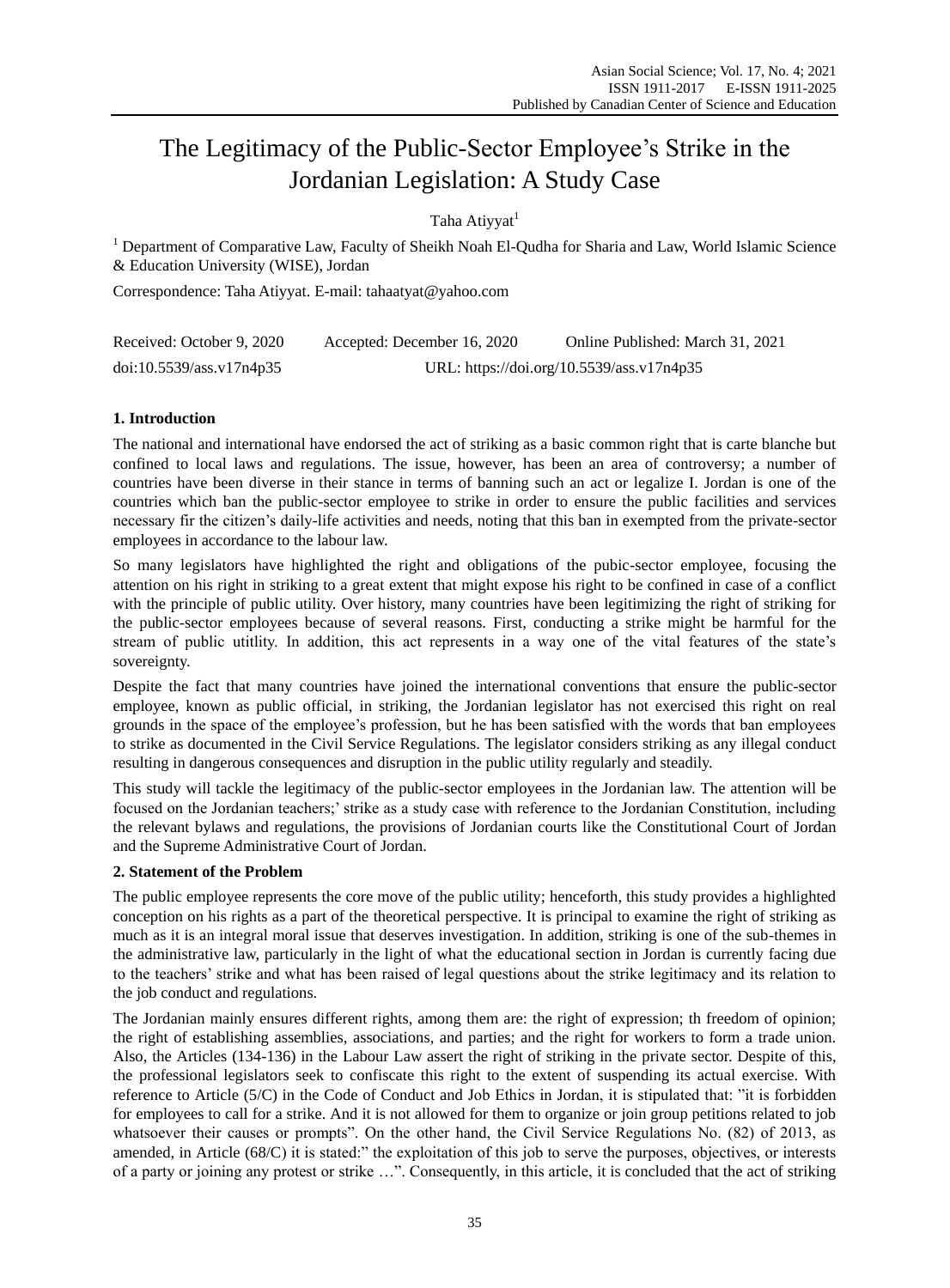is an integral part of the job ethics and rules of conduct. The problem lies here; on one hand, contradictions are found in the legislative system which manages the striking process, particularly between the international conditions and the Jordanian Constitution. On the other hand, there are many laws which ban and punish the public-sector employee who conducts a strike such as the Civil Service Regulations in Jordan.

#### **3. Significance of the Study**

In the light of the spread of striking phenomenon in the various public utilities, the need arises to conduct a study tackling the public-sector employees' right to strike and the limitations of holding this right. Henceforth, this study sheds the light on to the legislator's stance from the legitimacy of the public-sector employee's in Jordan including teachers. It is hoped that this paper will be an added value to the Jordanian legal library as it adds new insights to the few studies related to the same theme.

## **4. Methodology**

The researcher employs the qualitative analytical method through referring to the legal texts and provisions which tackle the right of public officials in strikes. As a second step, the researcher analyzes these articles and provisions, including: The Jordanian Constitution (1952), the Civil Service Regulations No. (62) of 2013, the Labour Law No. (8) of 1996.

## **5. Discussion**

#### *5.1 The General Concept of Job Strike*

The concept of strike is usually associated with the freedom of opinion and expression. It is part of the social and economic rights, which aims at forming economic balance between employees and employers, especially that this sort of balance reflects the core of these rights.

## 5.1.1 The Definition of Strike

The etymology of the lexical item "strike" refers back to a place locating next to the Mayor of Paris, the capital of France, called "Place de greve". The term was coined then as in that place the unemployed were gathering to look for job opportunities. Then, the concept have spread among societies as a means the employees use to exert pressure on the employers to respond to their demands (Abd Mohsen, 1993).

A strike in the public sector is defined as "the employee's and public utilities worker's cessation to perform their jobs though of their attachment to their careers, duties, and benefits for the sake of exerting pressure on the concerned body to improve the conditions and terms of employment" (Abu Zaid, 1999, p. 198). On the contrary, a strike in the private sector is seen as "the employee's or worker's stop to perform their job duties assigned to them in accordance with their employment contracts. And this stop is done by all will and intention to exert pressure on the employer to respond to the vocational demands refused previously" (Abu Amro, 2009, p. 34).

Some scholars define the act of striking as" a standardized group cessation of work practiced in order to exert the pressure on the concerned decision-maker to accomplish some special demands or improve their living or job conditions, or to back a political or social movement, which helps in obtaining benefits and advantages from the public authorities in the state" (Breizel, 2012, p. 35).

Alkhalaylah (2018) sums up the concept of strike by highlighting that it is the employees' stopping to perform their duties for a temporary period without quitting their jobs entirely, noting that they do so protesting against certain conditions or fulfilling their long-desired demands. He asserts that if the purposes beyond the act of striking are so, then this act becomes possible and applicable to the private-sector projects whose main outcome is gaining profits. However, this is inapplicable to the public-sector utilities whose main services offered for the public. In this case, the public utility conduct principle is threatened regularly and steadily; thus, people's lives are influenced negatively in many essential fields including politics, society, and economy.

To sum up, all the abovementioned definitions hint at the cessation of some or all workers or employees by their will to perform their job duties for a temporary time in order to exert pressure on the employer or the public authorities to comply with some of or their entire demands.

## 5.1.2 Standards of Job Strike

There are two main standards featuring the right of striking as below:

#### **First: A limited and legitimate right:**

As previously mentioned, this right is regarded as one of primary humane rights which follow the social and economic ones. Thus, the international law, and national bylaws as well as the international and resigned conventions endorse the exercise of this right although without considering it absolute but confined to some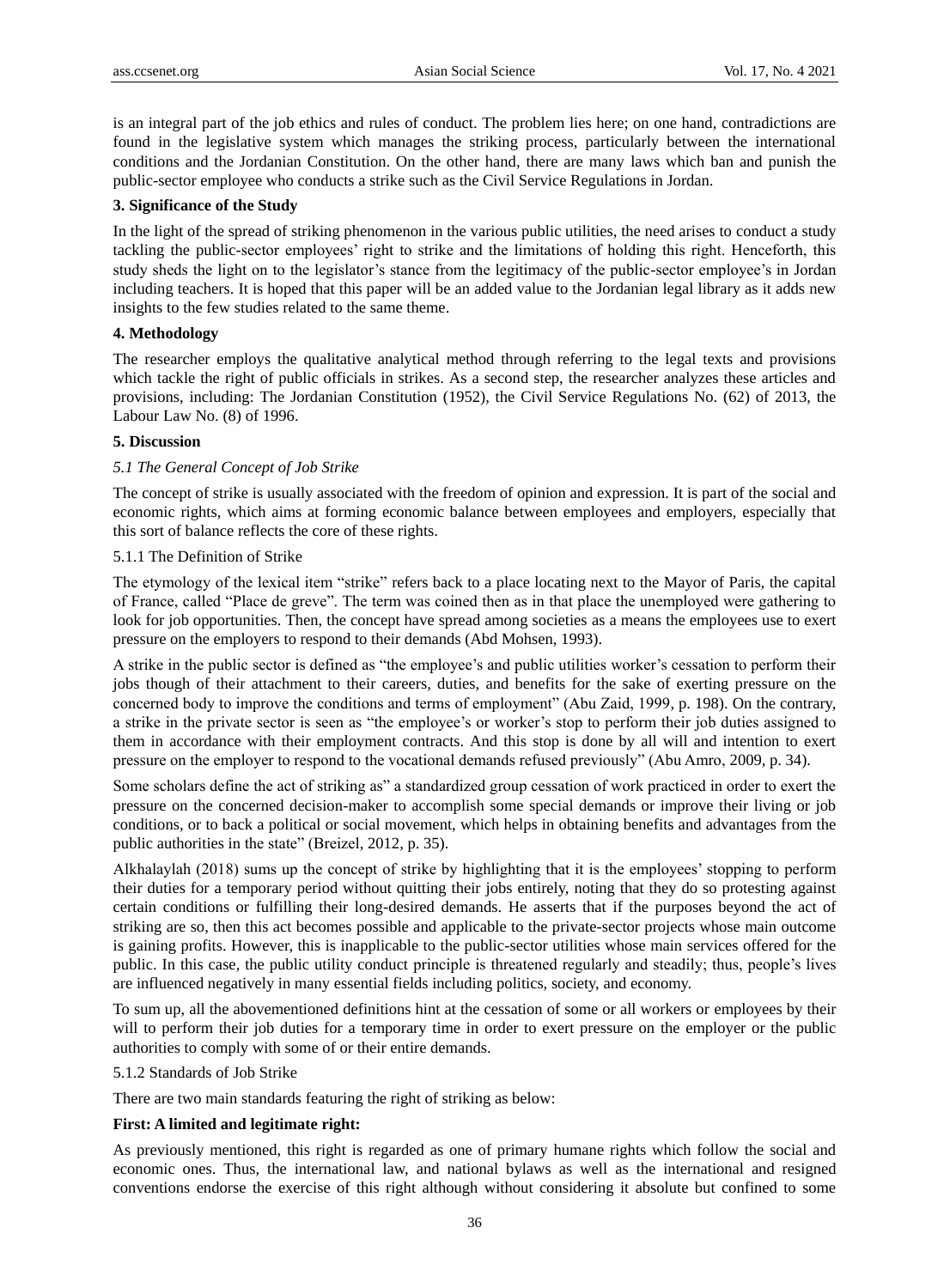limitations allowing employees and workers to exercise it within a legal framework and with reference to the state's bylaws and regulations (Abu Amro, 2009, pp. 122-123).

## **Second: A collective exercise:**

Provided that it is given that striking is an individual freedom endorsed to every worker and employee in a personal capacity, each one of them has the right to give up his job. However, to strike is a different case because it exposes the workers' or employees' interests so that the individual freedom becomes fused in the group's freedom. As a consequence, this right shall be collectively (Abd Mohsen, 1995).

For the sake of regulating this right, trade unions have been established as the authorized body to organize strikes. A number of constitutions and laws endorse the foundation of these unions to be the core reference for workers and employees. Such a standard of being a collective exercise provides the stakeholders the right to join the strike or not. Also, it gives them the freedom to stop performing their duties during the strike or before.

The exercise of strike might cause harm on behalf of the worker or employee through exposing him to disciplinary questioning or criminal questioning against him if his act is followed by illegal actions. On the other hand, the cause damage might reach public utilities of the employer himself through stopping producing certain products, which has financial consequences and then hampers the national growth (Burae, 2003).

To be noted, the world deals with striking from different perspectives. The capitalist countries, for example, looks at it as a constitutional right for the worker and employee in addition t be as one of the legal means to gain his demands and improve his job conditions. However, these countries put a number of limitations that ensure the exercise of this right does not hinder the conduct of public utility in the state and the citizen's interests. In contrast, the socialist countries does not celebrate this right at all even in the public sectors so that it is considered forbidden in such countries where the state is the main employer (ALkhalaylah, 2018).

5.1.3 The Public-Sector Employees' Strike in the Jordanian Legislation

As known, the administrative authority implements its public policy and its facilities through a number of workers who are called public officials. These employees abide by a special legal system that assign their positions and organize their careers all over the world. This category, involving different employees with the descriptions of the workers of state and workers of the administrative authority, is vastly different from the workers of individually-and-group owned projects. Furthermore, working in the service of the state aims at achieving the public interest which guarantees the efficiency of the administrative bodies in the states and then accomplish the individuals' flourishment and state's prosperity (AlHilu, 1996).

It is worthy to highlight that as long as the job bond is established between the employee and administration, he then shall perform his duties to the fullest extent. The public company management, in turn, shall fulfill the employees' rights. The issues lies in that it has not found until now a comprehensive definition for the public official that depicts exactly the description for him though there is a plenty of legislations dealing with the public office and officials. This difficulty in defining the public official results from the different administrative bodies inside the same state and the administrative law which views the public official totally diverse from other law branches. Also, it refers to the changing nature of the administrative law that differs from one country to another or even inside the same state overtime with accordance to the government development (Kanan, 2005).

The legislations have been over controversy in terms of unifying a definition for the public official. As previously mentioned, this is due to the different views of legal branches, like the Criminal Law and civil law. These legislations have only indicated to the persons having the public office, ensuring the criteria of definition to jurisprudence and judges (Otoum, 1984).

According to the jurists' definitions, some denote that public officials are the workers of public utility. Besides, others indicate that they are the persons who comply with the Civil Law rules as responding to their relationship with the state. The third group says these officials are the ones who get paid from the state treasury (Azzubi, 1992). The Article (76) in the Jordanian Constitution 1953 stipulates: "Subject to the provisions of Article (52) of this Constitution, it shall not be combined between the membership of the Senate and Parliament, and public office. And public office means any career whose fund source is the public finance including municipal departments as well as it shall not be combined between the membership of Senate and Parliament" (Note 1). Inspecting this, it is seen that the Jordanian legislator has not provided an accurate definition on the public official but rather on the public office where there shall not combine between the membership of National Assembly and other public office in order to entrench the separation of power principle.

The Jordanian legislator defines the public official as:" He is named an employee as meant in this section (Section of Criminals Caused by Public Administration) each public official in the administrative or judicial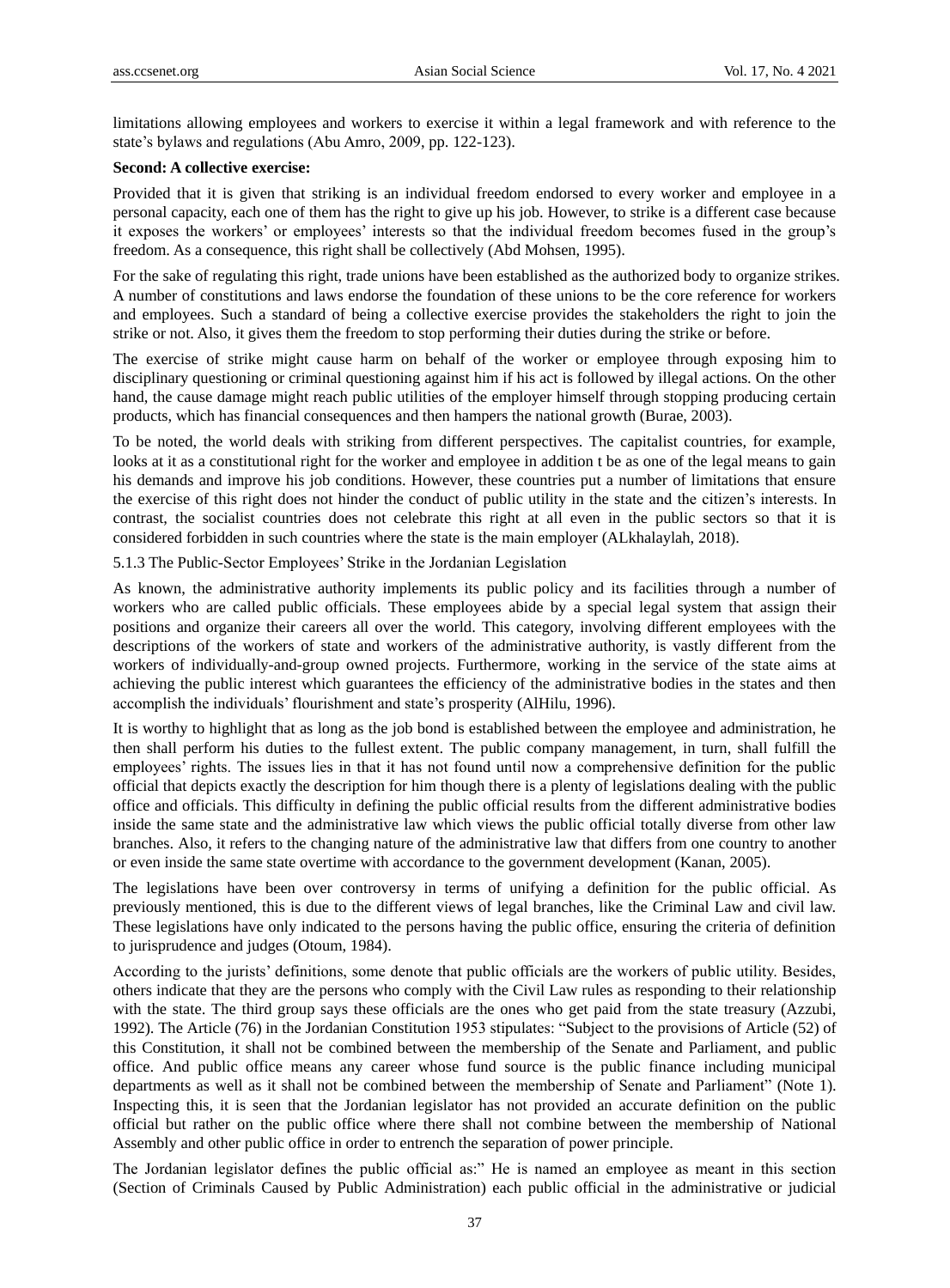stream; each officer or member in the civil or military forces; and each worker or servant in the state or the public administration" (Note 2). In addition, the Jordanian Court of Justice denote that a public official is:" every person who has a permanent job to serve a public utility managed by the state or one of the persons of Public Law" (Note 3).

Anciently, the jurisprudence and judges tendency moved to adapt the relationship between the employee and administration as a contractual relationship. Consequently, the employee holds a contractual position, which exposes him to many burdens and disadvantages. Currently, however, this adaptation shifts to be organized, so it is governed by regulations and bylaws. By doing so, the employee holds an objective position in the Public law, i.e. an organizational centre.

The adaptation of the employee-management as organizational and the employee to be so results in several legal consequences as follows:

- 1. Recruiting in the public office shall be based on appointing which has legal effects upon the issuance of the decision involving the appointment.
- 2. The employee's relationship with the public administration is not interrupted on resignation is submitted but once it is approved. An employee shall not refrain from performing his job duties in terms of striking or other means as long as his engagement to the management is not disrupted due to his resignation approval or other reasons endorsed by laws and regulations (Tabtabai, 1998).
- 3. Amending any provisions of laws and regulations related to the public-official rights applies directly to him even if the amendment involves the annulment of his job, a raise of his job load, or transference of public interest.
- 4. As long as the organizational position is held, its provisions are imposed on the public management an official. None of these provisions shall be excluded because this relationship has a legal value and contradicts with the substantive legality principle which requires that the contractual agreement could not affect the organizational position (Shatnawi, ….).

Jordan has not identified the relationship between the employee and state in the Civil Service Regulations. Nonetheless, the Supreme Court of Justice in its decision No. (517/1999) stipulates: "The instilled principles of the employee-state relationship is organizational governed by laws, regulations, and decisions issued in this regard" (Note 4).

In another provision No.(183/2000) by the same court, it states : "the relationship between an employee and the state is organizational gained by the laws and regulations issued in this regard. Besides, any amendments or change on this relationship according to circumstances is considered a public procedure once the public interest is required. The employee, then, complies with his duties with regard to the bylaws and regulations, and preserves his legal position in terms of rank and position." (Note 5)

In the light of the abovementioned organizational relationship, the researcher concludes that the legal position of the public official is adaptable to any change, according to the amendments on the change that occurs steadily and regularly on the laws or regulations due to the interest of public utility. Moreover, in case of disputes, it is considered a sort of administrative dispute where it is reviewed by the Administrative Court (Batarseh, 1997).

## *5.2 The Legisative Treatment of Strike in the Jordanian Law*

The Jordanian legislation has not assigned a particular definition for the act of striking in the Civil Service Regulations or Labour Law No. (8/1996) like what was stipulated in the cancelled old Labour Law No. (21/1960) where the Article (90) defines it as: "the stoppage of a group of workers to work due to a job-related dispute" (Breizel, 2012, p. 34).

Currently, the legislator has shed the light indirectly on defining such concept in the amended Civil Service Regulations No. (82/2013) through Article (2A/169) speculating that is:" the employee's stopping or suspension to perform his duties". Accordingly, it is derived that striking, including all its forms is considered a vital obstacle affecting the public utilities or authorities. As a result, it is a wakeup call for several legislative systems, including Jordan, to ban the act of strike, and give the public authority the power to take the action for preventing it and impose penalties on active strikers. Jordan has done so by stipulating public laws and public-office regulations through the following:

## **First: The Jordanian Constitution of 1952:**

In this version of Constitution, the Articles (5-24), in its Second Section, indicate to the rights and freedom of the Jordanians. Nonetheless, these articles have not tackled directly provisions allowing the Jordanians to exercise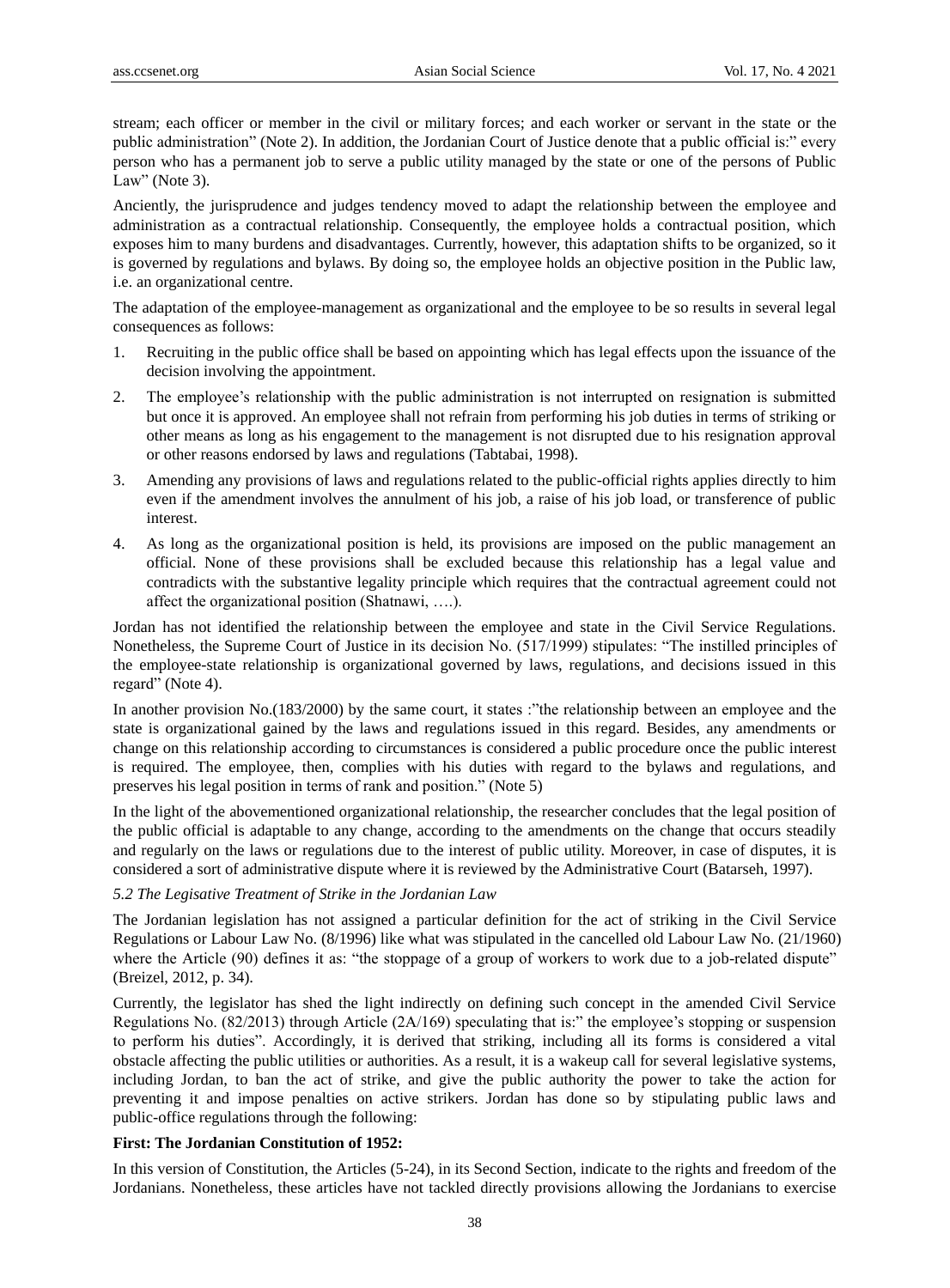the right of strike but by implying to this in Articles (15,16, 17).

First, the Article (15) states:" The state ensures the freedom of opinion and each Jordanian is allowed to express freely his opinion orally, I writing through photography, or other means of expression provide that he does not exceed the limits of law". This means that for all Jordanians the right to express their opinions and stance by all means abided within the legal framework. Highlighting the term "Jordanians" in the Article, it then connotes the absolute liability for all Jordanians, employed or not, to do so under the rule of law. Also, it does not become exclusive the means of expression. On the contrary, it is open to comprise all means available at present and in the future so that striking is regarded a means of expression which is guaranteed by the Constitution and available for all Jordanians.

Following to this Article, the Jordanian legislator has banned the right of strike exclusively for the public officials in the Civil Service Regulations. In Article (120) of the Constitution, it is stated that the Council of Ministers are responsible for issuing the regulations of assigning, expelling and supervising the public official as well as how to give them workability and liability. This is ensured by the Civil Service Regulations which include the principle of banning strikes. Henceforth, there is no contradiction between the Article (15) and (120). (Note 6)

Article (16) stipulates that all Jordanians have the right to express their stance collectively within a legal framework. The Article emphasizes this right by holding meetings and assemblies, associations, and political parties provided that they share legal and peaceful objectives and outcomes. In the light of this, it is concluded that the banning of strikes stated in the Civil Service Regulations conflicts with what is stated in the abovementioned Articles, especially that the Constitution ensures the freedom of opinion and expression for all citizens without an exemption related to a public official. Therefore, this constitutional right of expression persists through the sole justification for banning strikes in Jordan results from ensuring the public utility principle regularly and steadily.

In another way, the Article (17) ensures the right of Jordanians in addressing the public authorities by saying:" for all Jordanians, the right to address the public authorities about their personal or public concerns related to the legal conditions and manner". By reading so, it is reduced that the public officials' strike is a human right ensured constitutionally and regulated by a law issued by the Legislative Authority having authentic jurisdiction in legislation but not through temporary laws issued by the Executive Authority; i.e. the government.

As for the private sector, the legislator has endorsed the right of workers then with reference to the Labour Law but he does not emphasize on the public office's right in striking at all. Focusing on this, it is considered a legislative gap resulting in the imbalance between bi-faceted interests which are the right of the public official to express his opinion on achieving his legitimate demands and the necessity to safeguard the conduct of public utility. Regarding to this, it is illegible to hold the responsibility of misconduct or stoppage of utilities use for the public official because of striking. This act is unreasonable because the employee in this case exercises an international and constitutionally endorsed right which is seen absolute until it is regulated by clear-cut bylaws defining its criteria and procedures. In case of misconduct of the public utilities, the responsibility is held by the Public administration represented by the government since they are responsible constitutionally for the well-conduct of public utility and supervision of citizens' services.

## **Second: Civil Service Regulations:**

The Civil Service Regulations have not only mentioned the banning for the public official's strike, but also it endorses disciplinary penalties against the public official strikers. These Regulations have desighend a section No.(1/1985) special for the public officials in Article (C/180) which was amended as No. (82/2013) until 12/9/2018, as it stated in Article (68) the strike banning for the public official, ad it is under the disciplinary responsibility to act in one of the following:

"A. Leaving job or stopping it without a legitimate excuse accepted by the concerned referent. B. preserving out the workplace any document, an official call, a copy or copies of them, or giving them to a third-party body orally or I writing without permission; except the documents revealing corruption, then they are submitted to the Integrity and Anti-Corruption Commission or to the specialized reference in the department. C. Exploiting his job to serve some parties' purposes, objectives, or interests or conducting or joining a protest or strike, or any act threatening their state's security and interests and harms or or prohibition of the interests of citizens, society, and state".

With regard to the penalties endorsed over whom stopping his duties in a public utility, the Civil Service Regulations Article No. (82/2013) has added a new item and paragraph (A/169) which considers the employee a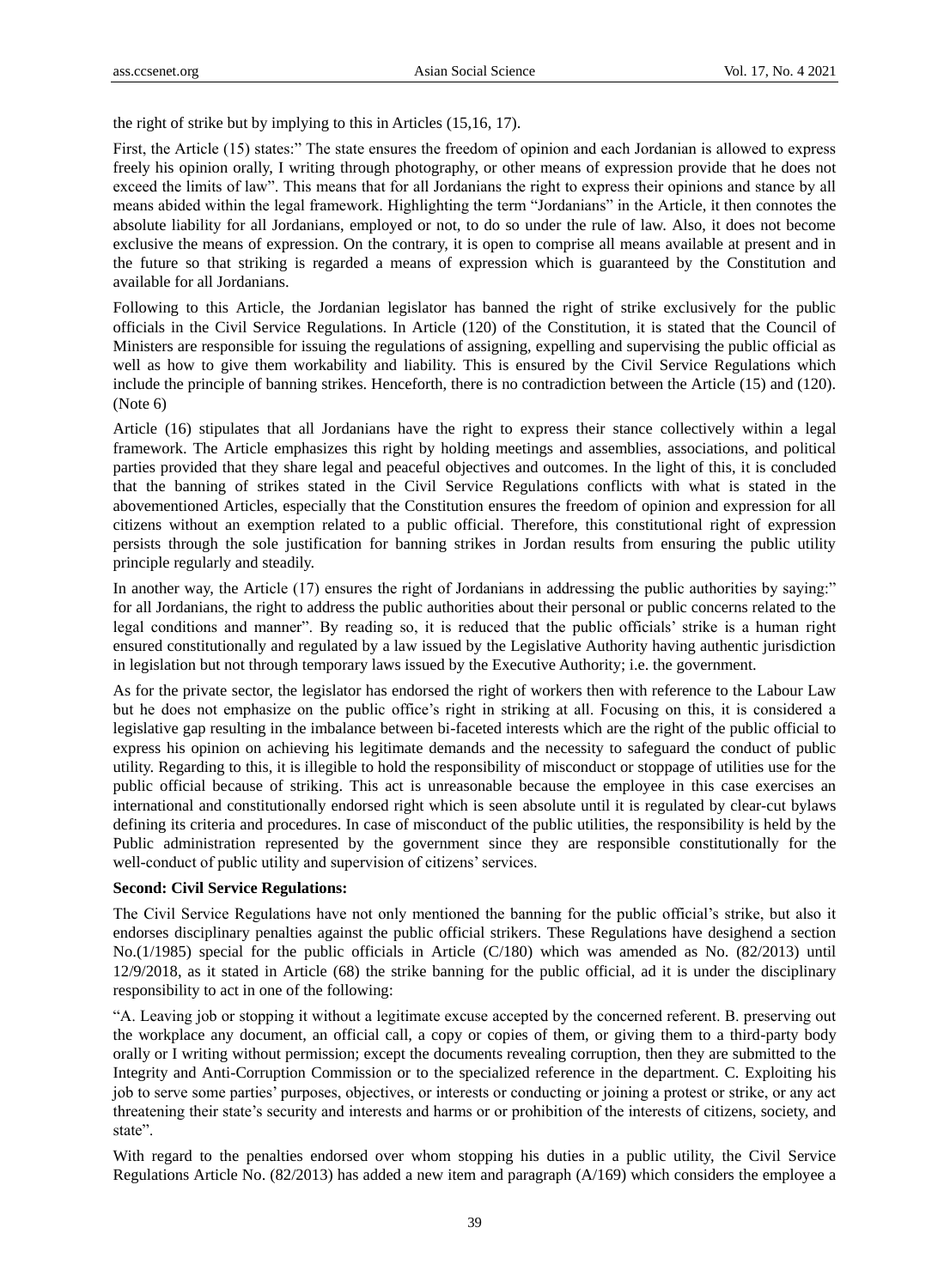loser of his job in the following cases:" 1. If the decision to transfer, depute, assign or the decision to transfer to another job, but the decision of transference, deputing, or assignment is not issued, and the employee does not work in the assigned department or body to which he is transferred or deputed within ten consecutive working days from the defined date of the issued decision. 2. If the employee absents himself from his job without a legal vacation or legal excuse, or he stops or refrains to perform his duties for ten consecutive or intermittent working days over the year". It is, hence, clear that the Jordanian legislator defines striking in Article (68) indirectly in the Civil Service Regulations by underlining the public officials' stoppage or suspension to perform his duties even if he is at the workplace.

## **Third: The Labour Law:**

The Labour Law No. 8 of 1996 regulates the labor relationships and the workers' as well as the employers' concerns in different sectors, utilities, and private corporations. Though this law does not allow explicitly striking, it regulates the rights of strike and closure in the Articles (133, 143, 146) through assigning several conditions and procedures in case of a strike of closure as well as the penalties in case of violating these terms so that no harm o the corporation's productivity (Ali, 1992). Those Articles denote that no worker shall strike against his job unless he provides a notice for the employer at least fourteen days before the date on which the strike is scheduled. (Note 7)

On one hand, for the private-sector workers, it is allowed for them to strike with reference to the Labour Law. However, there is no definite legislation positing the right of striking for the public-sector employees, and this gap must be filled. The Jordanian Penal Law has not crminilized the act of striking in the public office, which is in line with the constitutional right of opinion expression. Furthermore, Jordan has ratified the International Convention for the Economic, Social, and Cultural Rights, which is considered in Article 8 for the right of striking. Therefore, the Civil Service Regulations have been keen on preserving the public utilities regularly and steadily in the state. It decides on disciplinary penalty against the public official striker as stipulated:" it is prohibited for the employee under the disciplinary responsibility to embark on any of the following acts …joining demonstrations, strikes, or protests". (AlKhalaylah, 2013, p. 399).

As a main result, while the Jordanian Labour Law regulates the relationships and job concerns in the private sectors, there is still an employee class that runs by daily wages to serve public utilities in Jordan or by contractual system. As this class abides by this law, the researcher sees that it is the class' right to strike according to the Labour Law, which is a matter necessitates the legislator's involvement to tackle the discrepancy between the Labour Law and Civil Service Regulations.

## **Forth: The Penal Law:**

Analyzing the relevant Articles of the Penal Law, it is found that it lacks any statement which punishes or criminalizes public officials who strike against their jobs in the public utilities and corporations. This law has let the penalties decision to the Civil Service Regulations which is concerned with the public officials.

The right of striking is n individual right excercised collectively by workers to protect their vocational interests, so the declaration of strike and organization require the Trade Union interaction since it owns physical and financial resources prompting the strike purposes efficiently and effectively (Abd Mohsen, 1995).

The trade unions, generally speaking, represent collective formulas fromed by the same vocational group or speciality for the sake of defending their rights, representing their profession and protecting their intersts. They play a vital role in following up their member's affairs by seeking to meet their demands and concerns usually related to improve their job conditions and living. To highlight, any union or association adopts the collective dispute between the employees and employers as it is the core representative to undergo negotiations between both sides (Abu Hazeem, 2001).

The Jordanian Labour Law in Article (2) highlights the role of these associations in submitting the collective labour disputes as it defines this sort of dispute as the one which emerges between the union and employee or the trade union in particular as a result of applying or misunderstanding a collectively-based contract.

According to the aforementioned, it is deduced that the vocational associations in Jordan falling in an awkward position in the light of strike banning in corporations, public utilities, and private sectors. These associations also celebrate membership of both the public and private sector so that any member gaining the benefits of one sector does not have so from the other one, which abolishes the principle of equal rights for the same vocation. Besides, the legitimacy of striking for the private sector only causes a sort of vocational discrimination that leads to imbalance between the same vocation or workers.

A number of vocational or employee associations have contributed to supervise and organize various strikes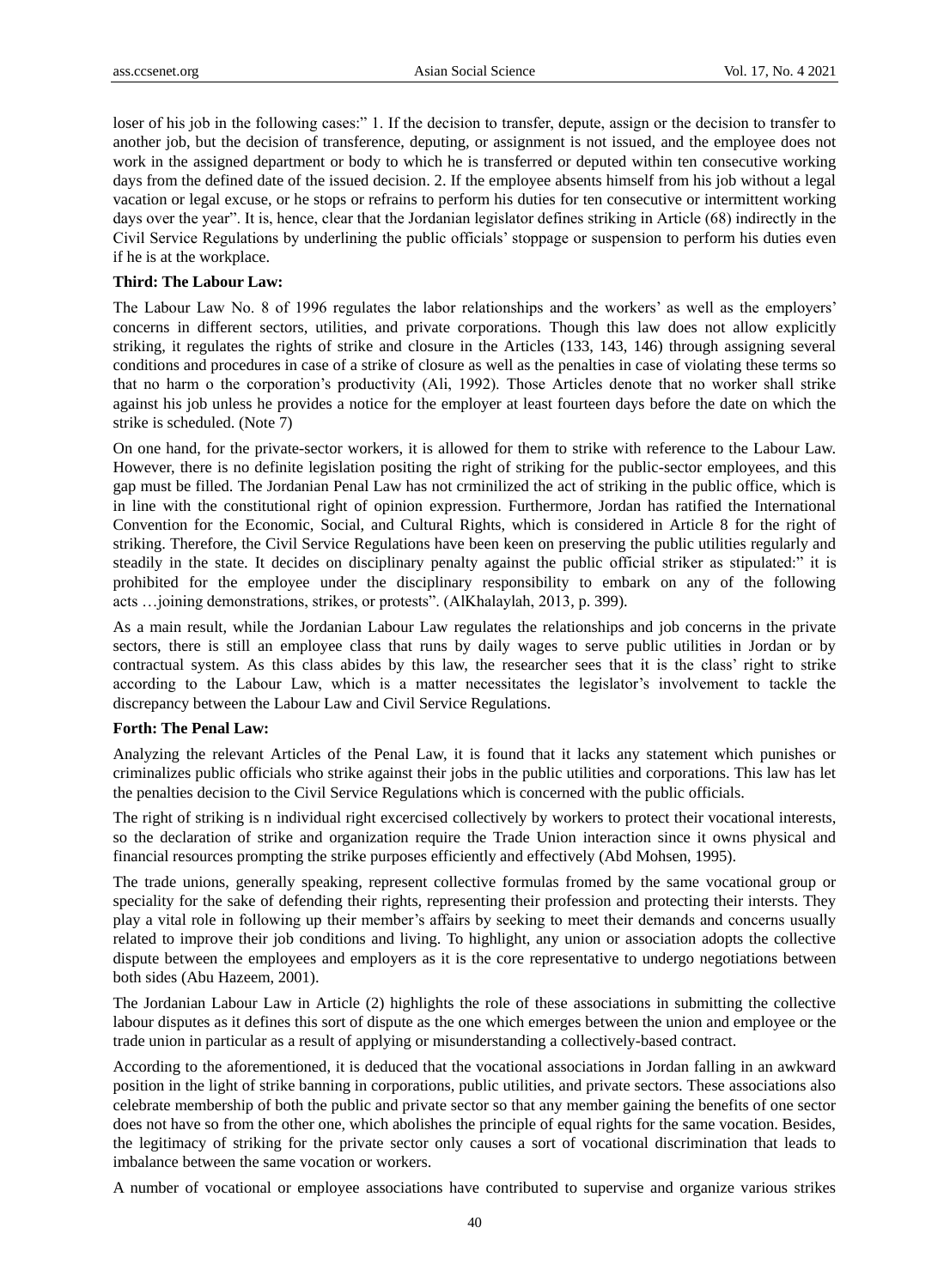through the bylaws stipulating the associations' establishment have not included this part of duty relevant to striking. The following vocational associations representing the public sector have done so to defend their members' rights and respond to their demands:

1. The Medical Association:

Medical doctors registered in the Ministry of Health, joined an open strike in 2011 for 62 days to ask for several demands: establishing a standardized system to improve their living; and providing protection for doctors from the assaults they encounter, especially those who work in the Emergency Units.

2. The Nurses' Association:

This association struck in 2012 to demand raise in the overtime allowance and the technical allowance. The strike was suspended namely as the demands were not met. Later, in 2014, an exceptional strike was undergone individually, represented by the President of Association in front of the Prime Ministry for emphasizing the previous demands.

3. The Teachers' Association:

The Jordanian Teachers' Association was established in 2011 as a result of a great teachers' strike asking for founding a private association for them. Since then, the association has organized several strikes whose purposes vary between the vocational demands and the non-vocational ones which request, in particular, the entire societal demands as the so-done strike against the rise of petrol price in 2012.

Later, as a result of the governmental amendments on the Civil Service Regulations in 2014, the association did short strikes showing its statement in conducting a ground strike at the beginning of the academic year 2014/2015. The strike was based on several demands: amending some elated Articles; providing sfety and security for teachers; amending the Civil Service Regulations and the Education Ministry Security Fund Regulations.

In 2019, the association practiced the ever-long strike asking for the teachers' salary allowance which lasted over thirty days starting by the first day of the academic year 2019/2020. After that, the Supreme administrative Court in Jordan issued a provision to cease the strike with reference to Article (28) in the Administrative Judiciary of 2014 stipulating:" Appealing in the Administrative Court does not entail impugning the contested decision unless the court ordered that otherwise".

The decision , also, indicate the cessation of strike in all the Education Directories in Jordan, believing that the right to be protected must not be hashed, which is the students' constitutional and legal right of education.

Still then, there is an observed controversy between complying with the Administrative Court decision or refrains from its implementation, and a controversy about the teachers' strike legality and other legal related issues as discussed below.

According to the jurisdiction related to urgent issues, the Article (6) of Administrative Judiciary states:" A. the Administrative Court inspects the urgent matters submitted to it in cases of appeals and lawsuits of its jurisdiction including the temporarily impugned contested decision if it examines that the implementation results might not be recognized, B. the urgent application might be submitted when filing a lawsuit r after reviewing it, then the Administrative Court reviews the urgent application unless it ordered otherwise".

With regard to the implementation of the decision issued by the Administrative Court, the Article (28) in the Administrative Judiciary states:" the appeal before the Supreme Administrative Court does not entail to stop the implementation of the impugned decision unless the court ordered otherwise". Also, as for the response to appeals, the Article (33) stipulates:" A. If the Supreme Administrative Court finds that the contested decision meets with law, it then backs it. Otherwise, it reuses it and the judge refunds the lawsuit".

As for the jurisdiction of the Administrative Court, the Article (5) in the Administrative Judiciary states:" A. The Administrative Court, except others, is specialized in reviewing all sorts of appeals related to the final administrative decisions". Here, it is found a problematic issue concerning the jurisdiction of the court in question as the Article (5) is exclusive but does not exemplify. In addition, according to Paragraph (E) the personal interest of the appellant requiring annulment must be direct.

If a strike lasts for a long period of time, the Article (473) in the Jordanian Penal Law stipulates:" 1. The penalty of imprisonment for up to a week or a fine of up to five Dinars or with both penalties for who decline on the implementation of any decision issued by any court in case of ordering to act or not".

As for the teacher's being subjects to the Civil Service Regulations, Article (67/B) of these Regulations No. (82)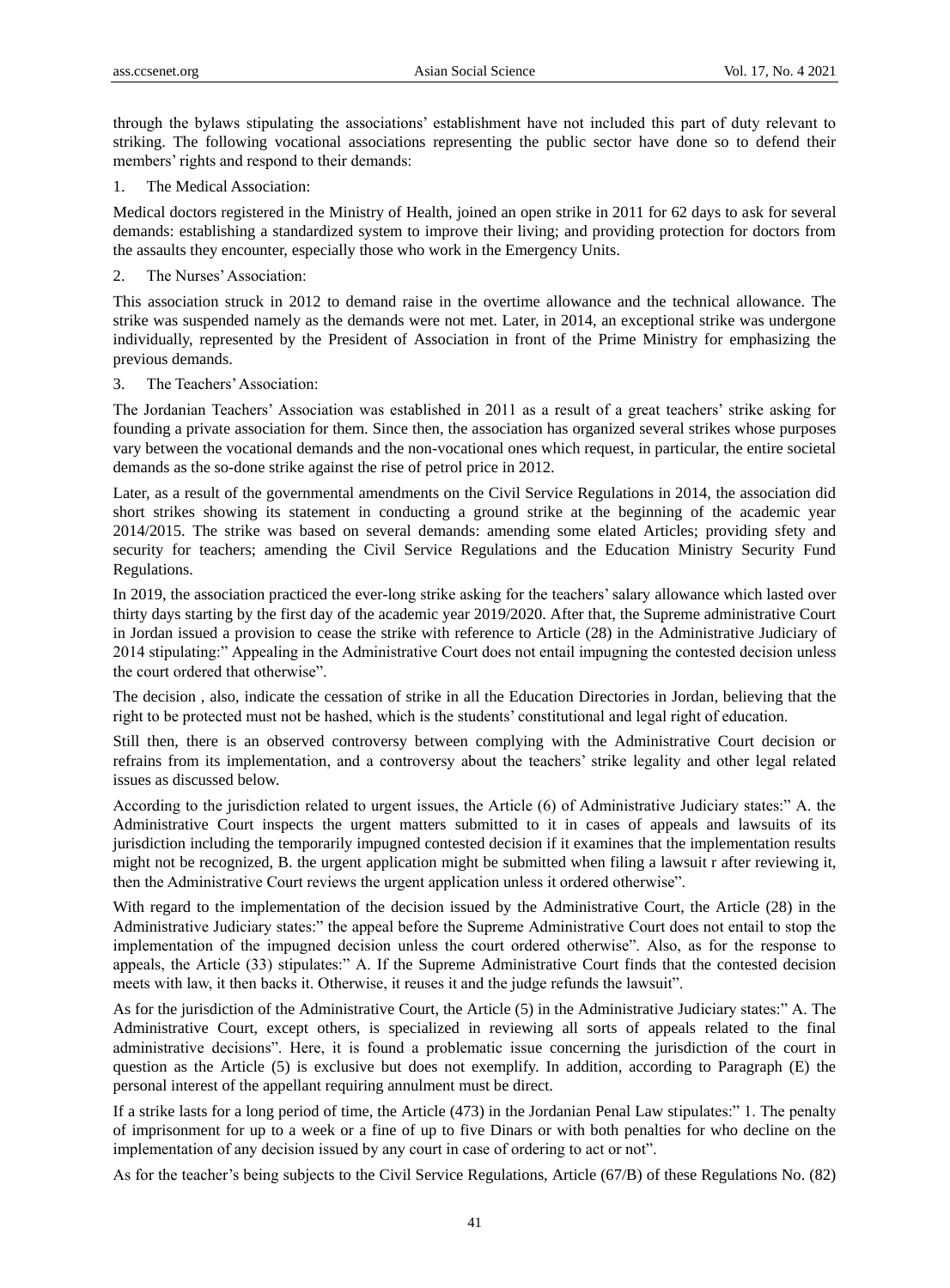of 2013 stipulates: " The public office is a responsibility serving the citizen and society and is governed by religious, national, and universal values of the Arab and humane civilizations. It seeks to instill in the public officials' hearts the standards and moral principles and the professional values of the public office as well as it creates confidence and appreciation for the citizen who receives the services of public utility through offering the best reachable services for the citizen and society. To accomplishing this, the public official is required to be committed to the official working hours and perform the tasks and duties of the job entrusted to him actively and accurately, with the possibility of assigning him to work overtime including the official vacation days if the job interests necessitates so".

It is concluded that a strike is in the fact an abstention from performing work in the public utility. For teachers, a strike is the suspension of teaching students, then it is a long cessation for the academic track in school during the academic year holding the strike as stipulated in Article (40) in the Education Law of 1994. Article (40/E) in the Teacher's Association Law of 2011 requires the Association to resort to the legitimate methods for embracing the demands of the teachers, especially adopting the dialogue method. Also, Paragraph (B) of the same Article requires the Association to abide by the Education Bylaws and the Civil Service Regulations. In addition, it is required to refer to the Article (68/C) in the Civil Service Regulations of 2013 which bans for the employees to join any strike, protest, or demonstration. Therefore, in the light of the discussion, it is revealed that the teachers' strike has been in conflict with the provisions of the Teacher's Association Law and the Civil Service Regulations. Above this, there is no legislation to appear until now that regulates or justifies such a strike.

#### **6. Conclusion**

The researcher concludes his study with the following:

- 1. The right of striking for vocational associations is conditioned to the country bylaws. It is then the right of the state to assign the limitations for exercising this right by the public officials. If so, the case of the teachers' strike would not be considered against the law and regulations abovementioned as well as against the international conventions which endorse the right of striking.
- 2. The Jordanian Constitution consists of clear and just provisions. The Article (15/1) stipulates:" 1. The state shall ensure the freedom of opinion, and each Jordanian freely expresses his opinion orally, in writing, through photography, or the by other means of expression provided that it does not exceed the limits of law." Article (23) also states:" Job is a right for all citizens, and the state shall provide for all Jordanians by directing the national economy and its advancement".
- 3. The Civil Service Regulations No. 82 of 2013 until the last amendment of 2018 have prohibited the public officials to arrange or invite for a strike, protest, or demonstration with reference to Article (68/C).
- 4. The banning of the public officials to strike represents a violation of the international human rights standards as stipulated in the International Covenant on Economic, Social, and Cultural Rights of 1996, which states in Article (8/D): The state parties undertake to ensure the right to strike, in accordance with its international laws".
- 5. The teachers' strike is all in all a violation for the Education Law, the Teachers' Association bylaws, the Civil Service Regulations, and the International Covenant on Economic, Social, and Cultural Rights.

## **7. Recommendations**

1. It is recommended for the Jordanian legislator to reconsider the Article (68) of the Civil Service Regulations, which then allows for the public officials to express their opinions through striking within a legal framework and without annexing the public utilities.

2. There should be a peculiar regulation for the striking process; thus, it is not banned unless its exercise is guaranteed in an orderly manner away from damage and harm.

3. A number of workshops and seminars must be organized in order to clarify the impact of striking and its disadvantages on the public utility conduct and public officials.

## **References**

Abd Mohsen, A. B. (1995). *Striking in Labour Law* (p. 22, 91, 399)*.* Answer Publisher: Egypt.

Abu Zaid, H. (1999). *The refence in Administrative Law* (p. 118)*.* Annahdah Publisher: Egypt.

Abu Amro, M. (2009). *The Legal Systemization of the Right of Striking* (p. 34, 122-123). The Legal Books Publisher: Egypt.

Abu Hazeim, Y. (2001). *Workers' Associations and Collective job disputes* (p. 21).